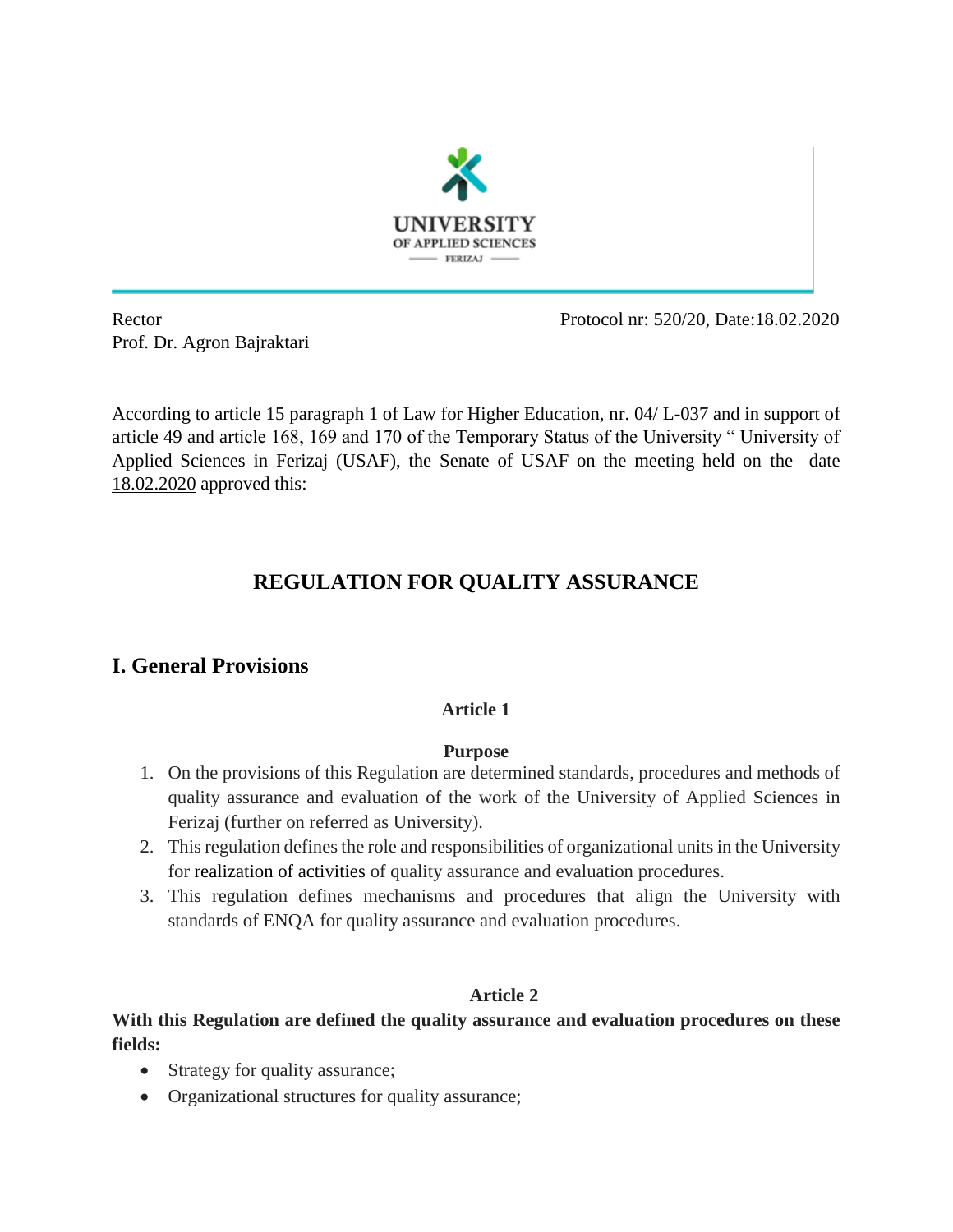- Subjects of quality assurance;
- Study programs;
- Educational and scientific research work;
- Human resources ( academic and non-academic staff );
- Students:
- Text books, literature, libraries and computing cabinets;
- Management of the University;
- Spaces (education spaces) and tools;
- Involvement of students in the process of quality assurance and evaluation of work;
- Alumni (graduate students)
- Employers.

# **II. Purposes of evaluation**

## **Article 3**

**Self-evaluation, as the first step in the procedure of quality evaluation, has some main purposes:**

- To present a short and representative reflection of the educational and learning process of the University and its study programs;
- To analyze the linkage of educational learning process and scientific research work and their application in the institution;
- To analyze the structure, quality and progression of the academic staff;
- To analyze strengths and limitations of the institution of higher education which performs these activities for higher education by implementation of SWOT Analysis;
- To ensure the basis which will serve for performance evaluation that is accomplished by the Institution;
- To ensure the basis which will serve for performing external evaluation;

## **Article 4**

University accomplishes self-evaluation of study programs in Bachelor and Master Level. By selfevaluation of study programs is achieved the quality evaluation of higher education and scientific activity through explicit procedures for quality evaluation and academic staff evaluation.

While evaluating the study program, there has to be determined if it is according to accepted standards of European Network for Quality Assurance (ENQA) and if it corresponds with international practice. There has to be evaluated whether structure of the study program provides to students and graduated professionals integration in educational systems of other countries of European Spaces for Higher Education.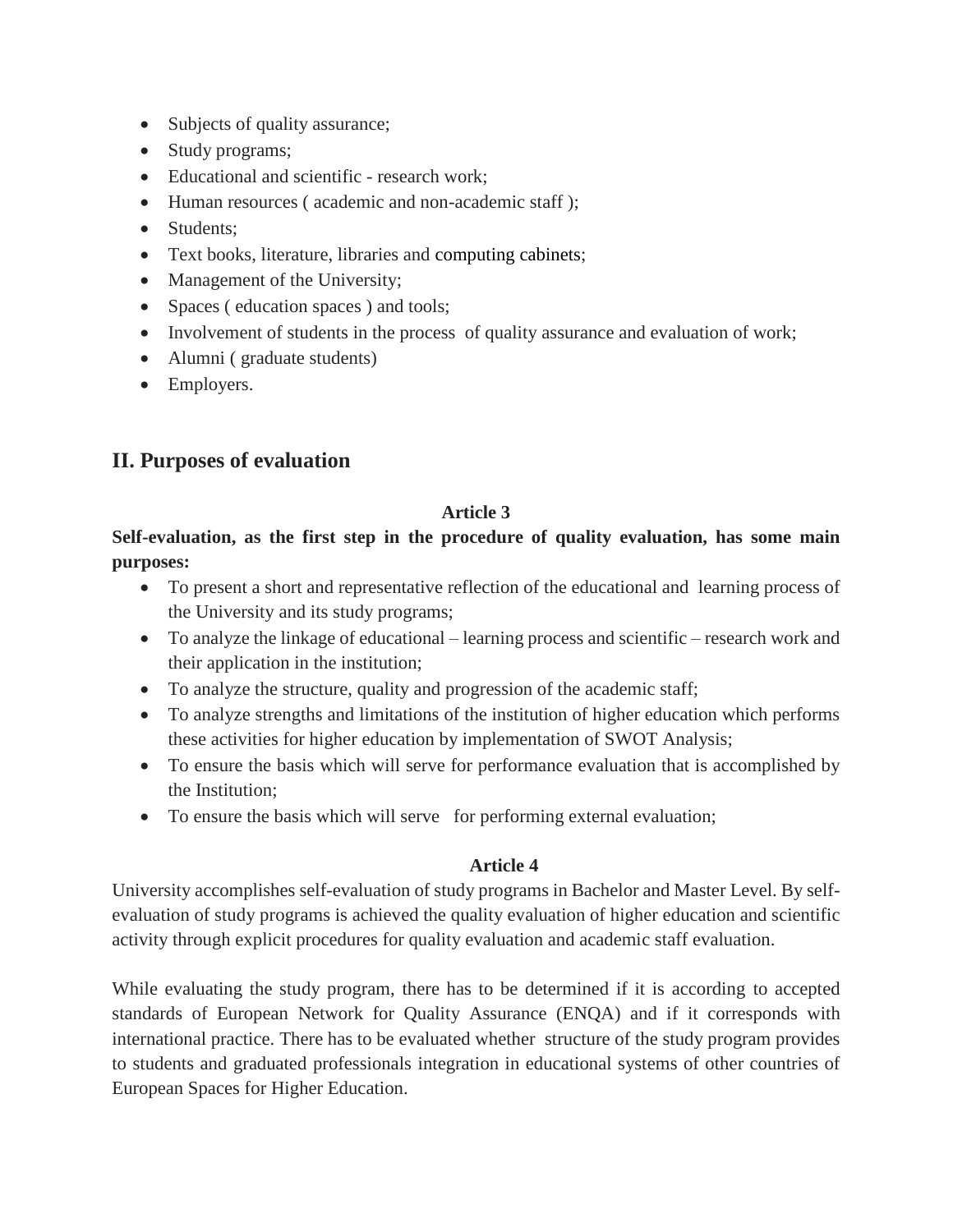# **Determination of evaluation and progression assurance of teaching in University is achieved through the following elements:**

- Approval of the strategy for quality assurance of teaching, as a part of the overall strategy of the institution from the Senate which is public and a subject of periodic investigation;
- Construction of quality assurance system by creating responsible bodies, by standards and by principles of quality assurance, by also clearly defining the roles of all the subjects in this process;
- Activity planning in the important aspects and fields of quality assurance of teaching, especially those linked with the study program, scientific and research work, practice work, more efficient studies and financial resources;
- Continuous follow up and systematic collection of data for assurance of quality by organizing and comparing the periodic investigations in all fields of work and comparing the results with the planning done.
- Organization and comparison of periodic investigations of standards and procedures for quality assurance with the purpose of progress and improvement of the existing state;

# **III. Evaluation mission**

## **Article 6**

Self-evaluation mission is development and continuous improvement of quality in the function of preparing the graduates for the market in and outside the country, and by determining the directions of professional and scientific activity.

# **IV. Subjects for quality assurance and evaluation**

## **Article 7**

Subjects for quality assurance and evaluation in University are: academic staff, professional and administrative staff, scientific and research employees, collaborators, head council, senate, scientific teaching council, university commissions, industrial board and students.

With this regulation are determined the main functions and reciprocal relationships of all subjects in the process of quality assurance, with the purpose of consistent and effective assurance of quality of work in the University.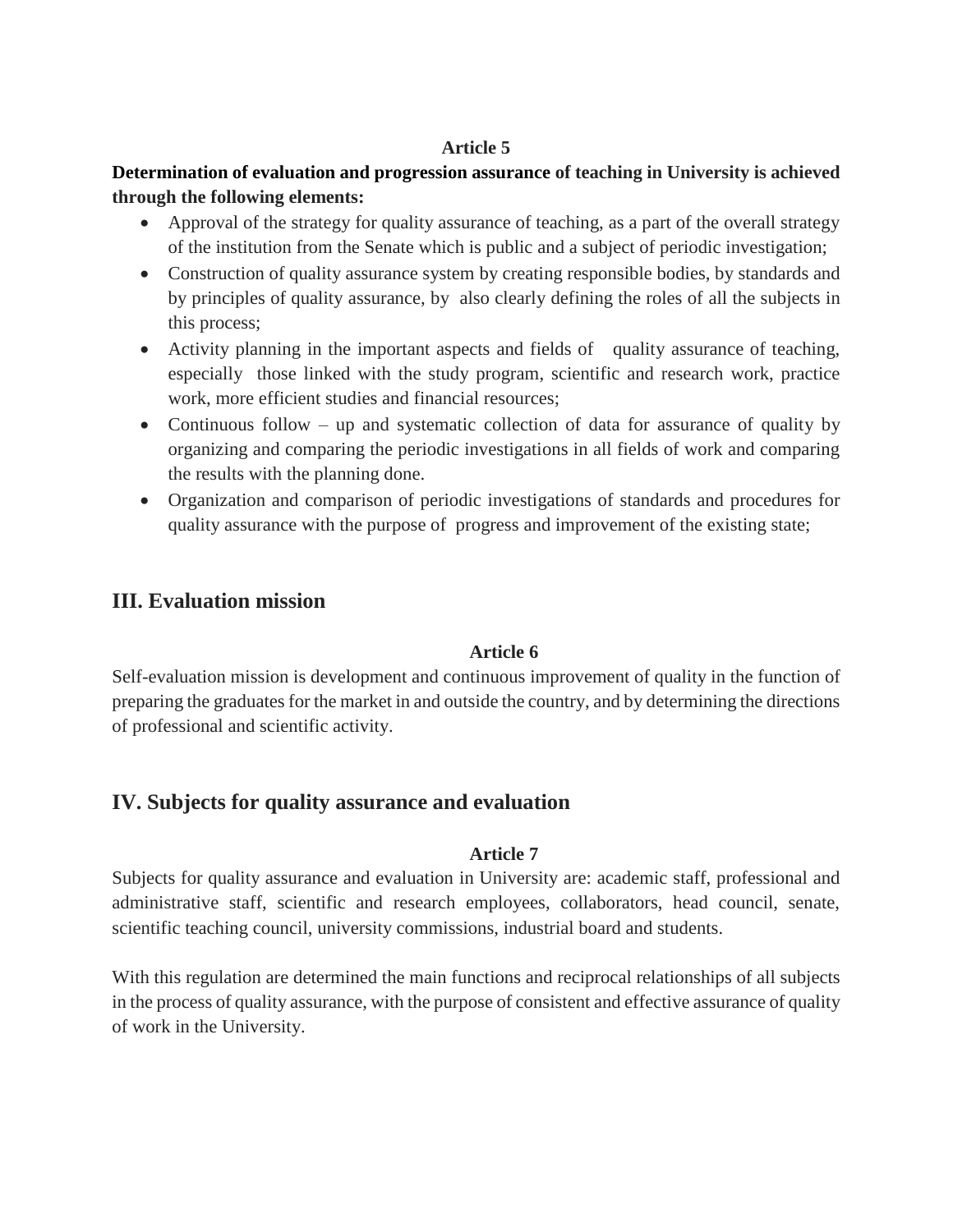# **V. Commission for quality assurance**

## **Article 8**

- 1. Commission for Quality Assurance is the competent organ for the continuous and systematic follow- up and collection of data regarding quality assurance through organization of periodic investigation in all fields of quality assurance with the purpose of assurance and self-evaluation of the quality of work of the University;
- 2. The members of the Commission for Quality Assurance are proposed by the Rector and are elected from the Senate of the University for a period of four years. The chairman of the Commission for Quality Assurance is the Pro-rector for International Cooperation and Quality Assurance (ex-officio).
- 3. Commission for Quality Assurance is an advice giving commission of the Senate and consists of:
	- Pro-rector for International Cooperation and Quality Assurance (ex-officio);
	- Coordinator for ECTS:
	- Official for academic issues:
	- One representative of each academic unit;
	- One delegated representative from Student Parliament with average grade above 8 and good knowledge of the English language.
	- At least one third of the members of Commission for Quality Assurance has to continue to be a part of the Commission after 4 year mandate to assure the continuity of the work.

## **Structure of the Commission members has to possess these features:**

- Each structure of University (academic staff, students and the administrate) has to be presented so that it will be assured maximal participation in self-evaluation of all interested subjects;
- To represent a broad overview of the University, and
- Members of the Commission for evaluation should be able to evaluate the weak and strong points of the University.

## **Article 9**

The duties of the Commission for Quality Assurance are:

- To determine the content of the survey questionnaires;
- To determine the way of data processing and the list of indicators by which is evaluated the quality of the learning achieved and study programs
- To determine the report form which is offered to the Dean of the relevant unit;
- To determine the report form that the Commission for quality assurance sends to the Rector and the Senate about evaluation of the work together with suggestions for new arrangements;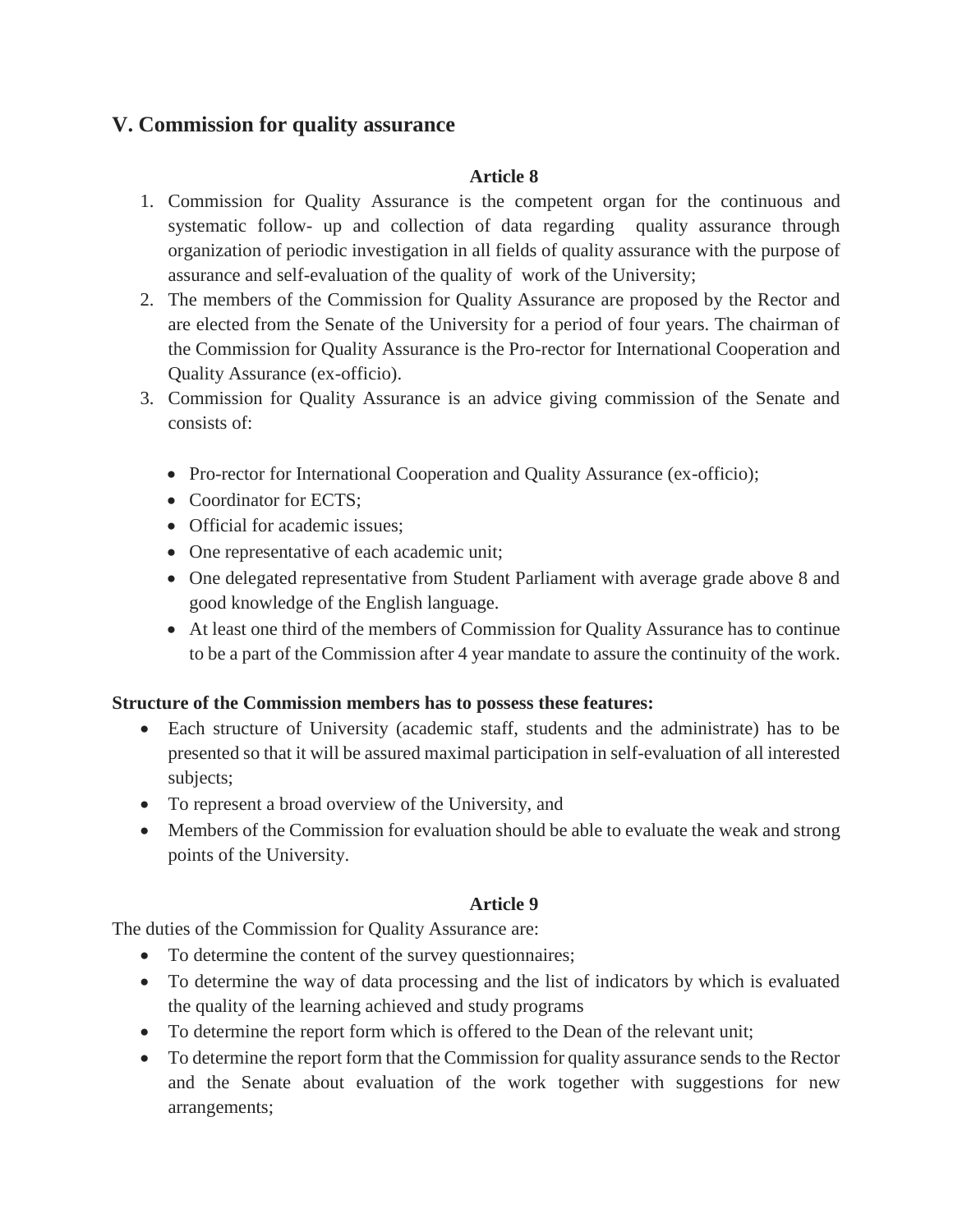- To monitor the process of evaluation;
- To approve the guideline and the academic calendar for quality assurance;
- To save the information for quality evaluation of University, to collect data through the module of SMU during current academic year and next academic year, which is offered to faculties.

By the process of quality assurance and evaluation is meant application of regular and unique evaluation. Commission for quality assurance prepares the plan for implementation of all aspects of evaluation, including the area of research, subjects participation and the plan of work and how is reported to Senate the results from evaluation, with concrete proposals for measures of prevention if necessary. The process of evaluation is constructed from analysis of documents and important information, comparison of working plan and collection of stands and data of subjects in the system of quality assurance and evaluation from survey.

Commission of quality assurance prepares a report from the results from evaluation and sends it to the Rector and the Senate, which evaluates the quality of work in a particular sector of the University with proposals and measures for removing obstacles in the way of improving the quality of work.

# **Article 11**

# **Regular evaluation of the quality includes these main fields:**

- Study programs;
- Teaching process;
- Academic and non-academic staff;
- Students:
- Infrastructure (Textbooks, literature, library and computing cabinets);
- Organization and function of the system of quality assurance;
- Employment of students.

Commission of quality assurance, may organize a special evaluation with the proposal of the Rector and the Senate, with the purpose of evaluation of quality in particular fields of quality assurance which are considered to be of a great importance for quality assurance of the work in general.

# **Article 12**

# **The process of evaluation by fields is done as follow:**

- Evaluation of the program is done by students and external factors like businesses and alumni;
- Evaluation of the teaching process is done by students each semester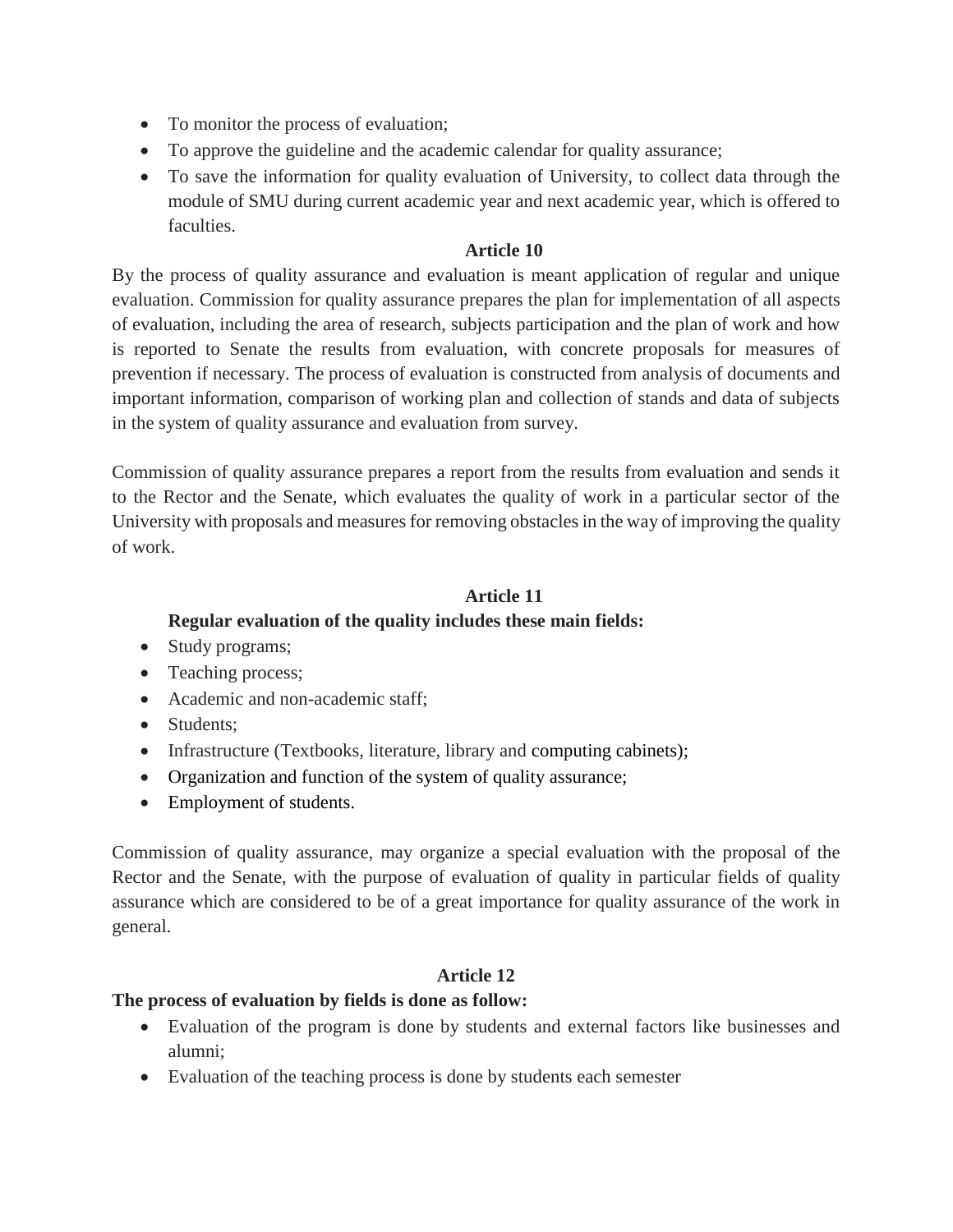- Evaluation of Academic staff is done by students, colleagues, management and selfevaluation;
- Evaluation of non-academic staff (administration) is done by students and General Secretary of University, once a year.

## **Article 13 Evaluation time**

- Evaluation of Academic staff from students is done once a semester;
- Evaluation of academic and administrative staff of University is done once a year;
- Evaluation of the program from students is done once a year;
- Evaluation of colleagues is done once a year;
- Evaluation of the management is done once a year;
- Self-evaluation of academic staff is done once a year;
- Evaluation of the program from external factors is done once in three years.

# **VI. Rights and obligations of the Chairman and members of the Commission for evaluation**

# **Article 14**

## **The Chairman of Commission for Quality Assurance:**

- Plans, organizes and coordinates the work of the Commission;
- Takes care to make a broad discussion regarding the evaluation, with the purpose of creating an overall acceptable report of evaluation;
- Makes the official communication with bodies of University and Accreditation Agency of Kosovo (AAK), and;
- Finishes other work related with evaluation process accomplishment.

# **Article 15**

Members of the Commission for evaluation have the right and obligation that actively participate in the duties of the commission, as much as it is possible to keep contacts and present opinions of the members of University, and to be able to evaluate strengths and limitations of University functions.

## **Article 16**

Commission for quality evaluation of University , may form its working groups with students representatives which may be given work and specific issues like: evaluation of specific study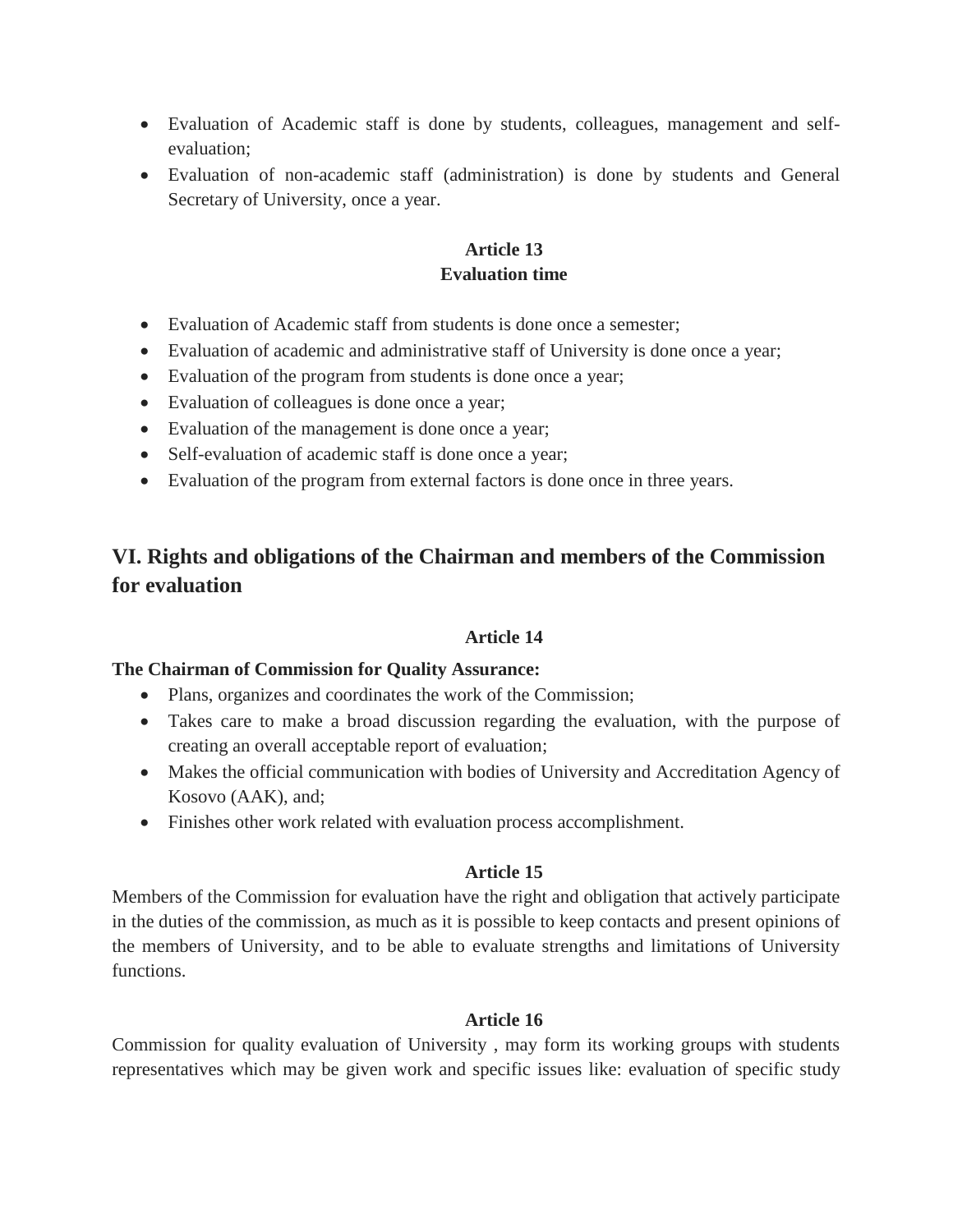programs, measure of students burden of the course, training of academic staff and their development, student services and external collaboration, similar international activities.

Commission for evaluation is obliged to participate in trainings organized by the Commission for evaluation of the University and to organize training for self-evaluation for other participants in the process of self-evaluation.

# **VII. Planning**

## **Article 17**

With the purpose of accomplishing this mission, University for each academic year, plans all the important activities for quality assurance. The Working Plan Proposal for the academic year is prepared by the Rector of the University, before the new academic year starts and is sent to the Senate for approval.

## **The Working Plan for the academic year contains these following fields:**

- Teaching process: the necessary number of professors and associates, working plans and operative plans for each course;
- Students: number of students each year, indications for successful studies;
- Scientific research work, teaching work and publishing activity, project proposals and publications;
- Library: achieving new publishing;
- Spaces and necessary fundamental tools for work;
- Quality evaluation ( as it is specified in this Regulation)

# **VIII. Quality of Study Programs**

#### **Article 18**

# **Quality of study programs is accomplished by creation and preparation of particular standards and appropriate mechanisms, with the purpose of:**

- Realization of the mission and the vision in the University;
- Realization of the aims of the study programs;
- Principle and efficacy of studies;
- Modernization of the content of study programs
- Continuous collection of information relevant to the quality evaluation of study programs different influencers like: students, staff, alumni, businesses, etc.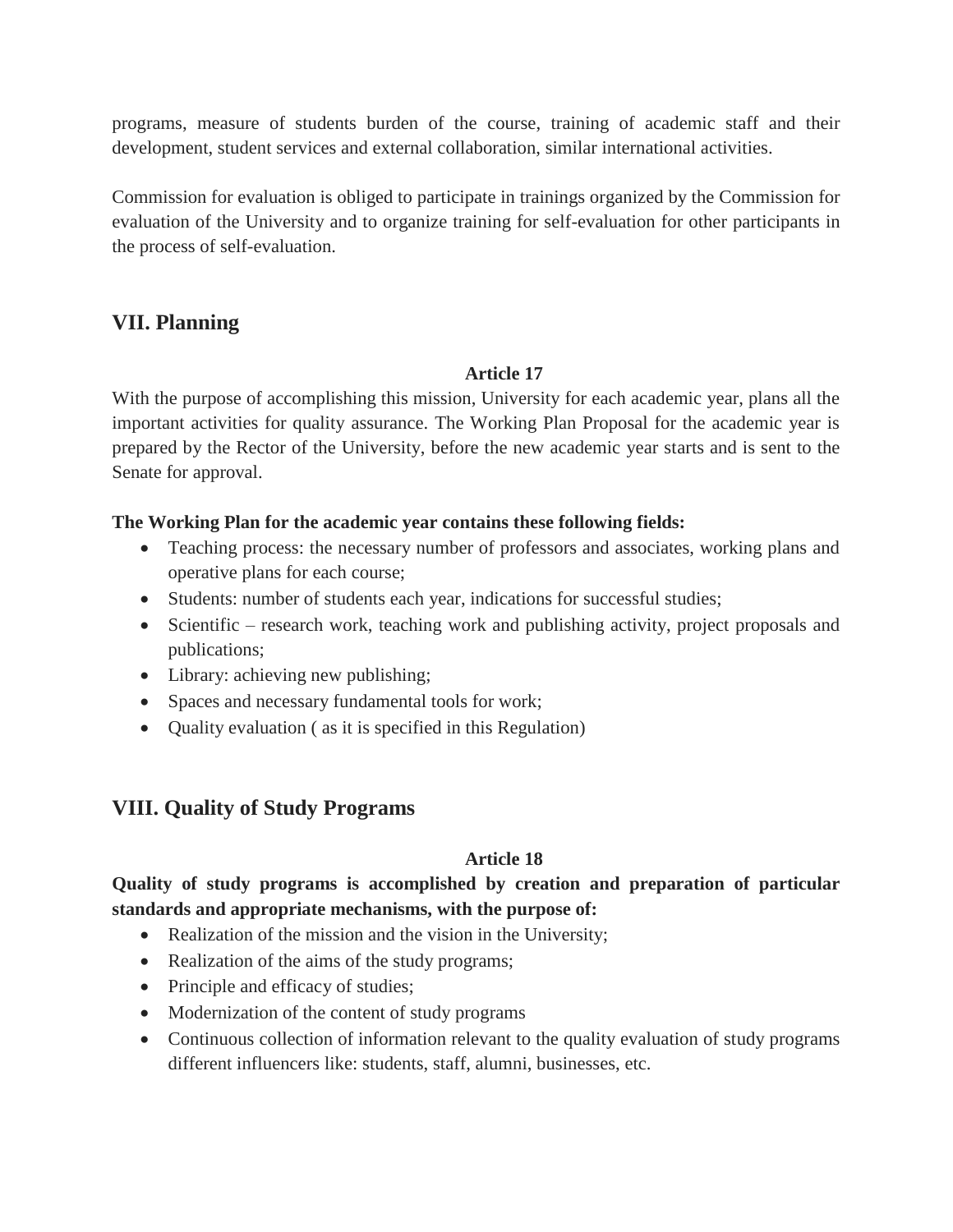Commission for quality assurance is also obliged to evaluate the student burden for the course before each process of self-evaluation of programs.

# **Article 19**

## **The composition of the study program has to go through these processes:**

- Initiative for a program should come from: Academic staff, businesses, alumni, accreditation experts;
- Initiative for a new program is examined from the Committee of Program and Senate and a working team is created;
- The working team consulting the academic staff, businesses and alumni composes the new program;
- The composition of the new program has to be verified by the Commission for quality related to fulfillment of standards of Agency for Accreditation of Kosovo  $(AAK);$
- Approval of the new program has to be done by Scientific –Teaching Council and is sent as a proposal to Senate of the University for Approval.

## **Article 20**

Commission for quality assurance checks the efficacy of studies according to existing study programs, based on the data from the office of student service and the office for quality assurance. Efficacy of studies is measured by following data:

- Percentage of students that passed the course every year;
- Average grade according of study years;
- Number of graduated students;
- Average grade of graduated students in all levels of studies;
- Percentage of graduated students compared to number of students registered in the study program;
- Average of the study time for each study program.

# **IX. Quality of the Teaching Process**

#### **Quality of the teaching process is assured through:**

- 1. Organization, preparation and separation of the teaching process in the way that the student:
	- Develops communicating and interactive skills in application of fundamental theoretical concepts;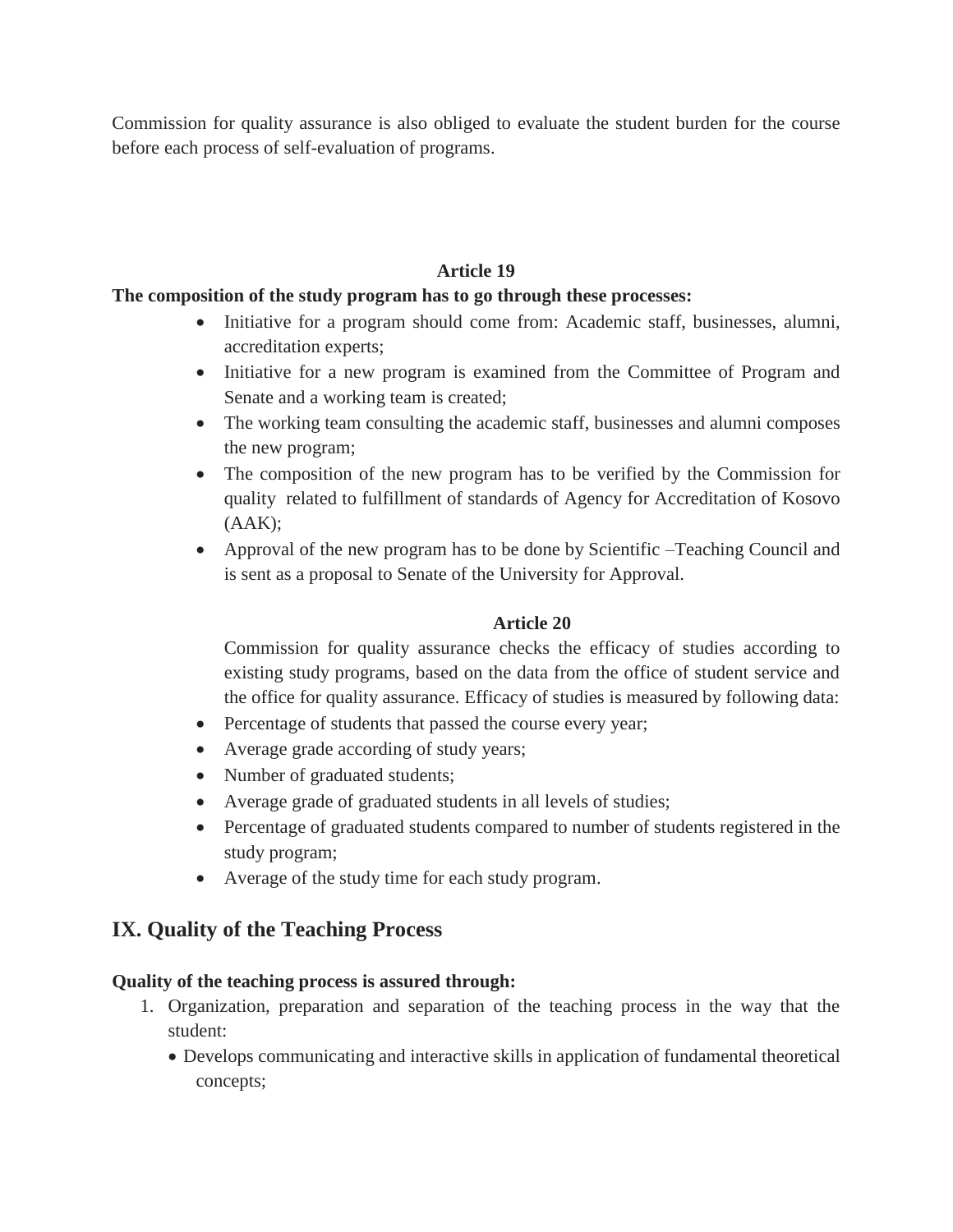- Develops skills which would enable the student to work independently and achieve new knowledge;
- Become the main member in group work;
- Develop skills of fast thinking and problem solving;
- Develop skills of knowledge integration and ability determined by study program.
- 2. Quality assurance of academic and non-academic staff, through establishing professional reports at work with students, assuring the appropriate conditions for scientific research for higher education.
- 3. Assuring the needed number of professors and associates, especially for creating the conditions for presenting the lectures appropriately;
- 4. Assuring a fond for books in the library and enough spaces for them;
- 5. Continuous quality evaluation in this field as determined in article 12 of this regulation.

With the purpose of quality assurance, organizational techniques and preparation of the teaching process include definition of teaching plan, syllabus update, and other materials such as lectures, practice work, exercises and laboratory work, plans of organization of exams before the semester starts, etc. Such plans have to be accessible by students the first day of the beginning of the semester at last.

#### **Article 22**

The plan for developing the teaching process is prepared by the Dean of the academic unit, under supervision of the Pro-rector for Teaching, Science and Student Matter, and approved by the Rector of the University considering Regulation of University's Personal Incomes for the size of study groups, capacities and requirements of students, burden of a course, appropriate usage of the space of the institution and other factors.

The Dean of academic unit also prepare the planes for organizing the exams and publish them according to regulation for bachelor and master studies.

Student Service has to continuously update the teaching process schedules and lectures schedules, exams schedules in announcing tables and the electronic web page of the University.

#### **Article 23**

For the purpose of increasing the quality of the teaching process, each accredited program of the University has the right to increase the number of new additional courses without being obliged to pass the procedure of accreditation. Initiation, processing and approval for the entry of additional course in the program has to be done according to procedures defined by the guideline of quality assurance.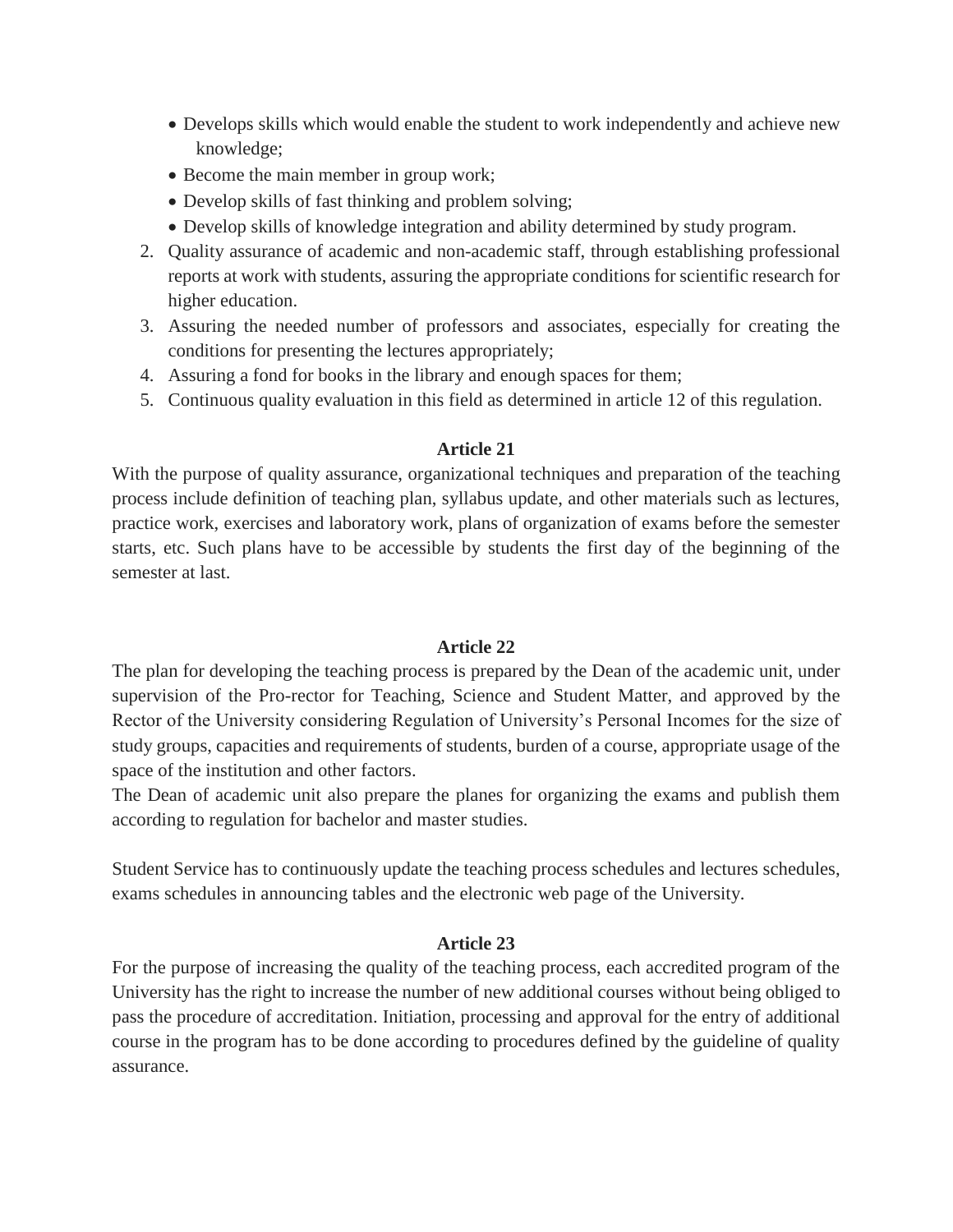Commission for quality assurance, in the regular evaluation process, using survey, collects data about professors and their stands, in the following aspects of evaluation of the teaching process:

- Provides important information for the teaching process;
- Giving lectures, organizing tests and exams, according to prepared plan;
- Keeping professional relationships of professors and non-academic staff with students;
- Creating possibilities for advancement of skills and enough knowledge during the teaching process of a certain course, according to the plan.

In relation to this, Commission prepares a report on the conducted survey which is submitted to Scientific Teaching Council.

# **X. Quality of scientific-research and educational work**

## **Article 25**

For the purpose of the quality assurance of scientific-research and educational work and for the purpose of assuring an unique scientific-research and educational work, competent bodies of the University, and all teaching professors are continuously engaged in creation, preparation and realization of the teaching program, scientific and research projects according to:

- Strategy of quality assurance and Politics for University quality;
- Needs and expectations of the society;
- The best practice from foreign teaching, scientific and research institutions;
- Needs for quality assurance in other fields of the University;
- Access to internal and external resources for realization of programs and projects.

## **Article 26**

Scientific-research and artistic activity is evaluated by:

- Number of publications in the last three years;
- Number of citations from foreign authors (records from citation data);
- The overall number of projects presented in the last three years (national and international);
- The overall numbers of projects finishes in the last three years (national and international);
- Appearance in seminars, conferences, scientific tables, etc. (national and international) in the last three years;
- The overall number of meetings/discussions/scientific tables organized in the last three years.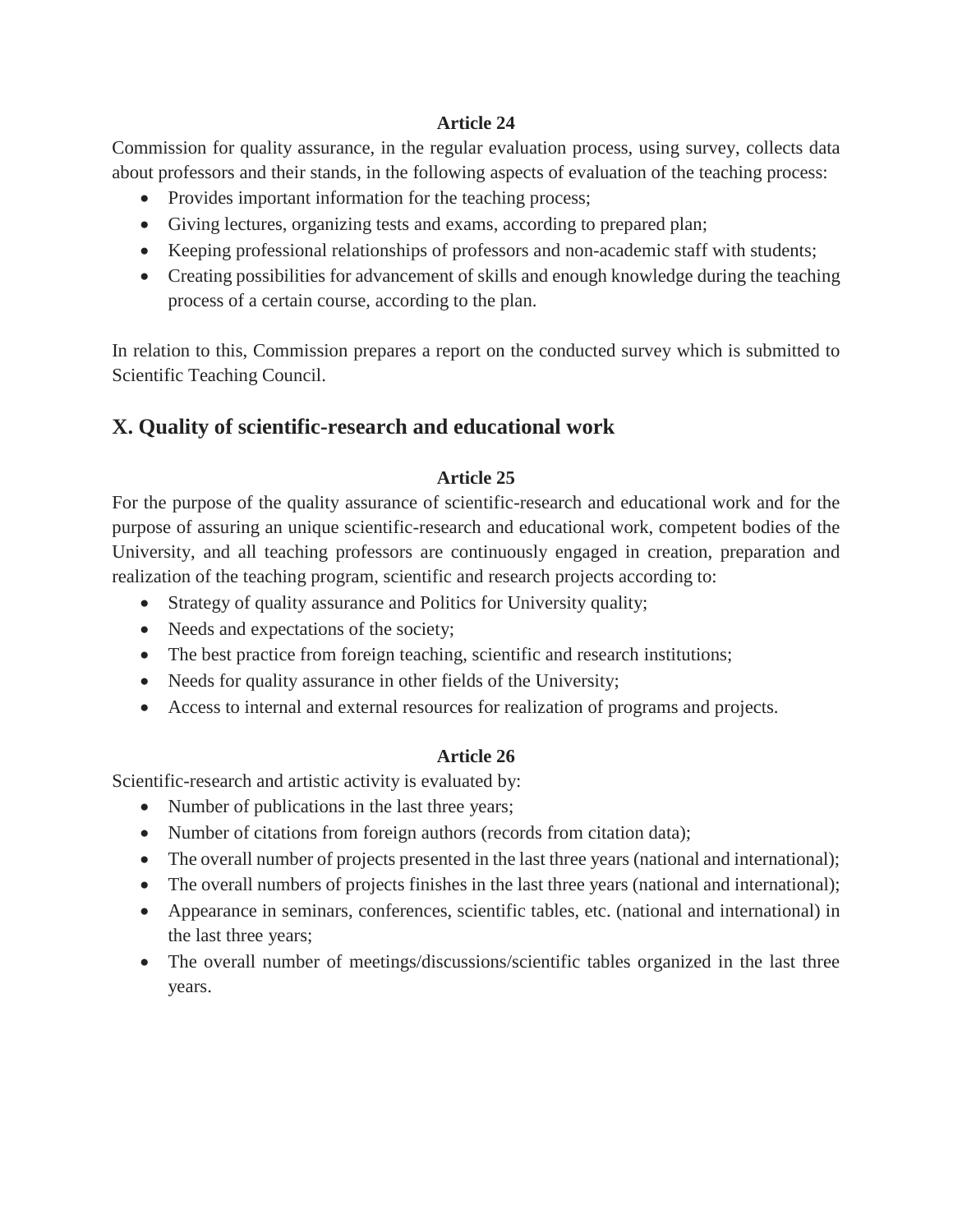# **XI. Quality of the professors**

### **Article 27**

Teaching quality of professors is provided by adequate activities in the process of ruling with human resources as follow:

- Continuous planning and monitoring the need to recruit professors of different scientificresearch and educational fields;
- Selection of professors according to special Status and Regulation for selecting academic staff by defined criteria and procedures;
- Creation of conditions for better continuous higher scientific education of professors;
- Permanent and regular follow-up of quality evaluation as is determined in this Regulation.

## **Article 28**

Commission for quality assurance, in the process of regular evaluation, through questionnaires, surveys, interviews, monitoring, evaluation of performance by the Dean, colleague evaluation, and self-evaluation collects stands and students data for the quality and teaching quality of professors in following fields:

- Holding the lecture accordingly to the working plan for the course;
- Conveying knowledge and keeping interactive lectures;
- Developing their skills through complementary goals on the course and study programs;
- Using the new informative technology during courses;
- Motivation of students to participate in lectures in single or group research work;
- Criteria of grades, being fair and transparent.

# **XII. Criteria for election and evaluation of the quality of academic staff**

## **Article 29**

Election of academic staff has to be made according to the criteria and procedures for electing academic degrees defined by the Status of the University, respectively with the Regulation for election, nomination, re-nomination and advancement of academic staff of the University.

Periodic quality evaluation of the academic staff of the University is made by University bodies.

Quality evaluation of academic staff is done according to:

Qualification of academic staff in agreement with the main acts of the University;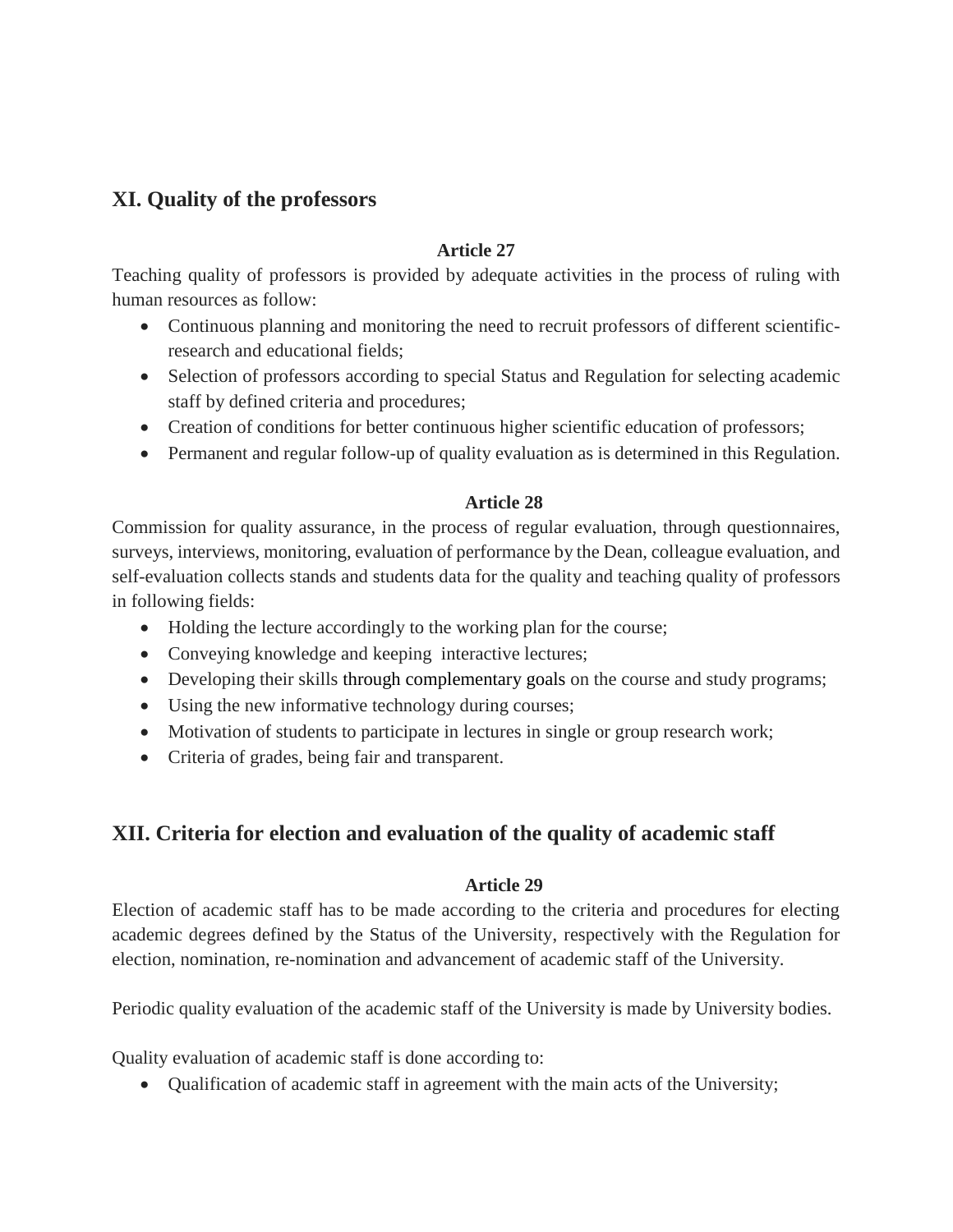- Practical implementation of criteria for election in University level;
- Covering all scientific fields in academic staff;
- Organization of regular surveys with students for quality of academic staff and involving students opinions in academic staff's portfolio;
- Organization of obligatory courses for training and development of academic staff.

# **XIII. Measures for quality improvement**

### **Article 30**

Scientific/Teaching Council of the University, who performs higher education activities, according to the Report for evaluation from the commission for quality assurance of academic staff, proposes and takes actions for their improvement.

# **XIV. Quality of Students**

## **Article 31**

The quality assurance of the students, the University provides through activities and standards in the following fields:

- Students selection during their registration;
- Teaching process;
- Organizing the students in courses;
- Continuous follow-up and regular quality evaluation in this field, in accordance to this Regulation.

## **Article 32**

University guarantees equality among all students, regardless of race, color, sex, nationality, language, religion, political stands, etc. University provides students with their organization and activities through students' organization according to Status and their normative acts.

## **Article 33**

With the purpose of quality assurance in this aspect, in the case of student registration, is applied the Regulation for Defining the Procedures for Student Registration in the University.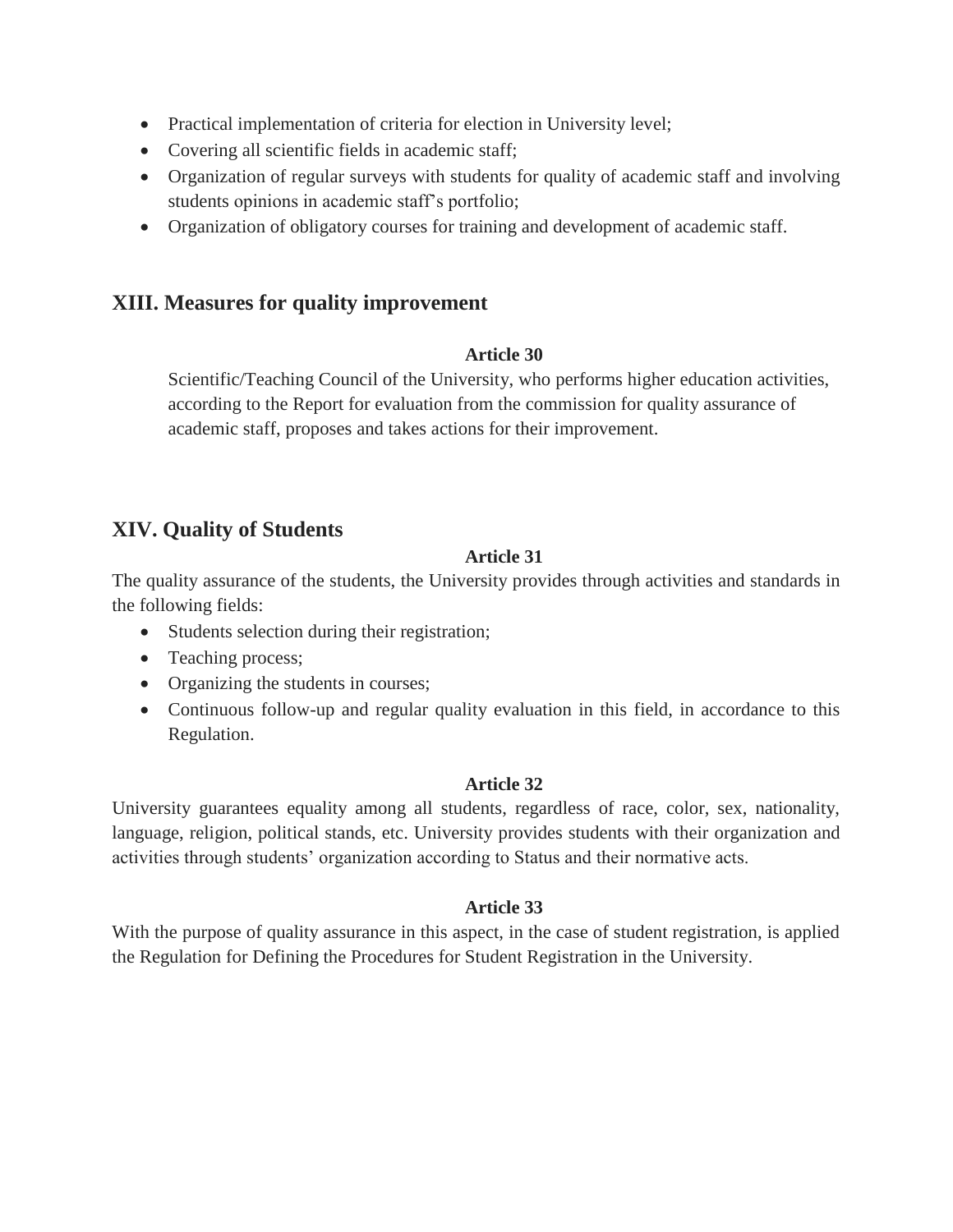# **XV. Quality of textbooks, literature, library and computing cabinets**

## **Article 34**

Quality assurance of textbooks, literature, library and computing cabinets is necessary in the successful development of the teaching process and is done by:

- Providing textbooks which make possible realization of the purposes defined by study program and courses;
- Providing enough fond for literature which make possible realization of the purposes defined by study program and courses;
- Providing modern tools in the computing cabinet for developing the teaching process and students needs to learn;
- Providing enough space for using the library and computing cabinets by students and professors of the University.

## **Article 35**

Commission for quality assurance, in the regular process of evaluation, through surveys collects data and stands from students and professors in the following aspects of the quality of textbooks, literature, library and computing cabinets:

- Sufficient supply with textbooks according to academic standards and quality according to ECTS credits;
- Content of textbooks with enough information according to the students' needs for knowledge acquisition during the course;
- Sufficient supply of the library with literature and textbooks and the accessibility of the students in the material in the library.

# **XVI. Quality of University leading**

## **Article 36**

Quality of the University leading is achieved by full and fair implementation of the Law for higher education, Status of the University and other main acts about responsibilities and authorization of all University bodies, with the purpose of:

- Realization of the mission and vision of the University;
- Providing the quality of work in the University.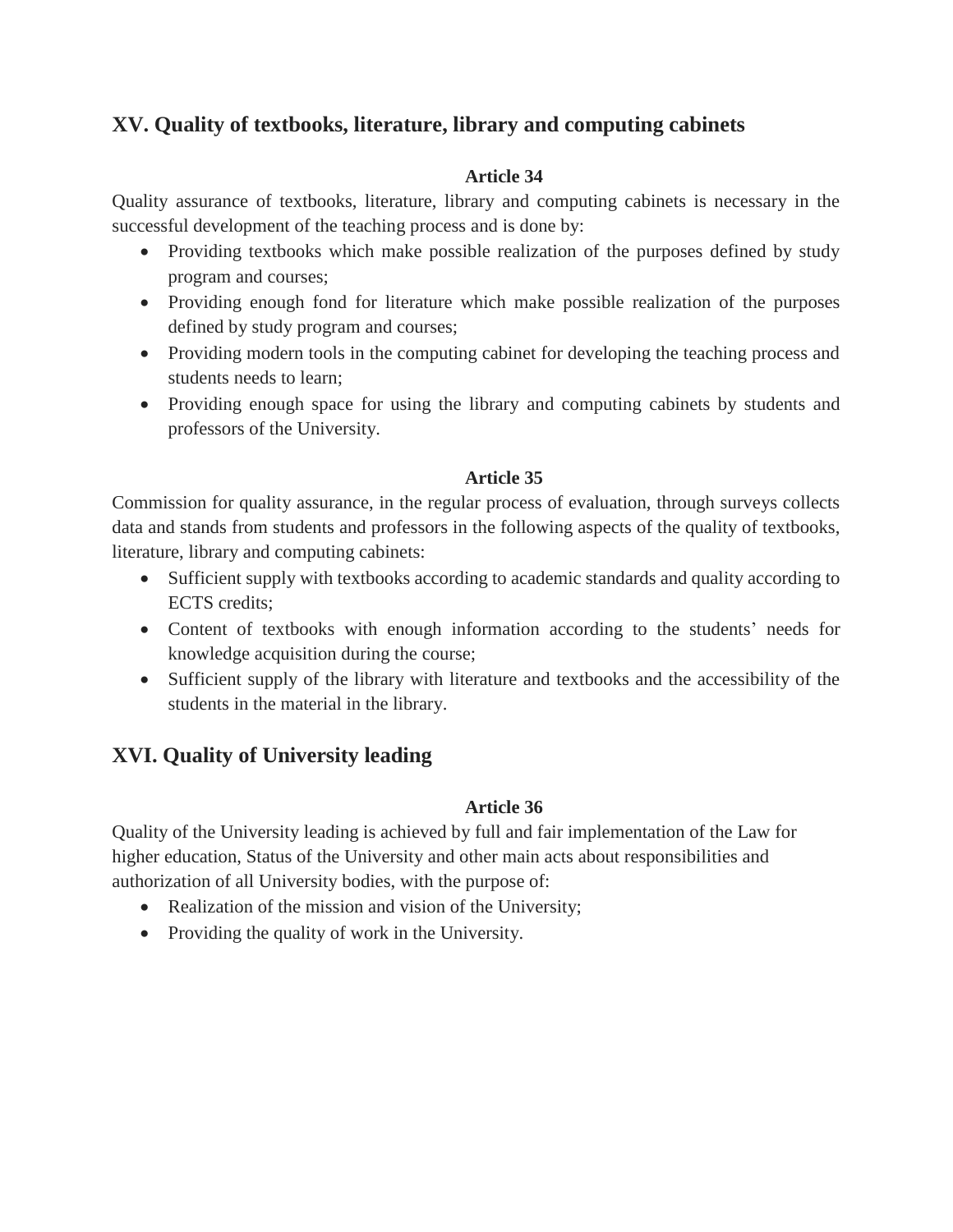# **XVII. Quality of teaching spaces and tools**

## **Article 37**

## **Providing the quality of teaching spaces and tools is achieved through:**

- Providing the spaces and tools for the new informative technology, for realization of the purposes of a qualitative teaching process, at least according to national standards;
- Provide continuous internet access for students and professors;
- Continuous follow-up and quality evaluation of these tools according to student number and requests for quality providing of study programs, teaching process and scientificresearch process of the University;
- Leading and tools check-in;
- Application of adequate measures for safety, Employees health protection, students and all other people around them, according to the law.

# **XVIII. Out-side Collaboration, international and public relationships.**

## **Article 38**

- 1. National collaboration is evaluated according to:
	- Collaboration with economics, government institutions and other national professional associations, in the context of mission, purpose and duties of the institution;
	- The total number of projects in the past five years;
	- Contacts and collaboration with graduated students and their associations;
	- Contacts with employers of the graduates;
	- Alumni.
- 2. International collaboration is evaluated according to:
	- Participation in European teaching programs (Erasmus+, Horizon 2020, etc. in the last three years;
	- International dimension of study program;
	- Academic staff exchange with other academic centers in and outside the country;
	- Students exchange with other academic centers in foreign languages in and outside the country;
	- Use of foreign literature.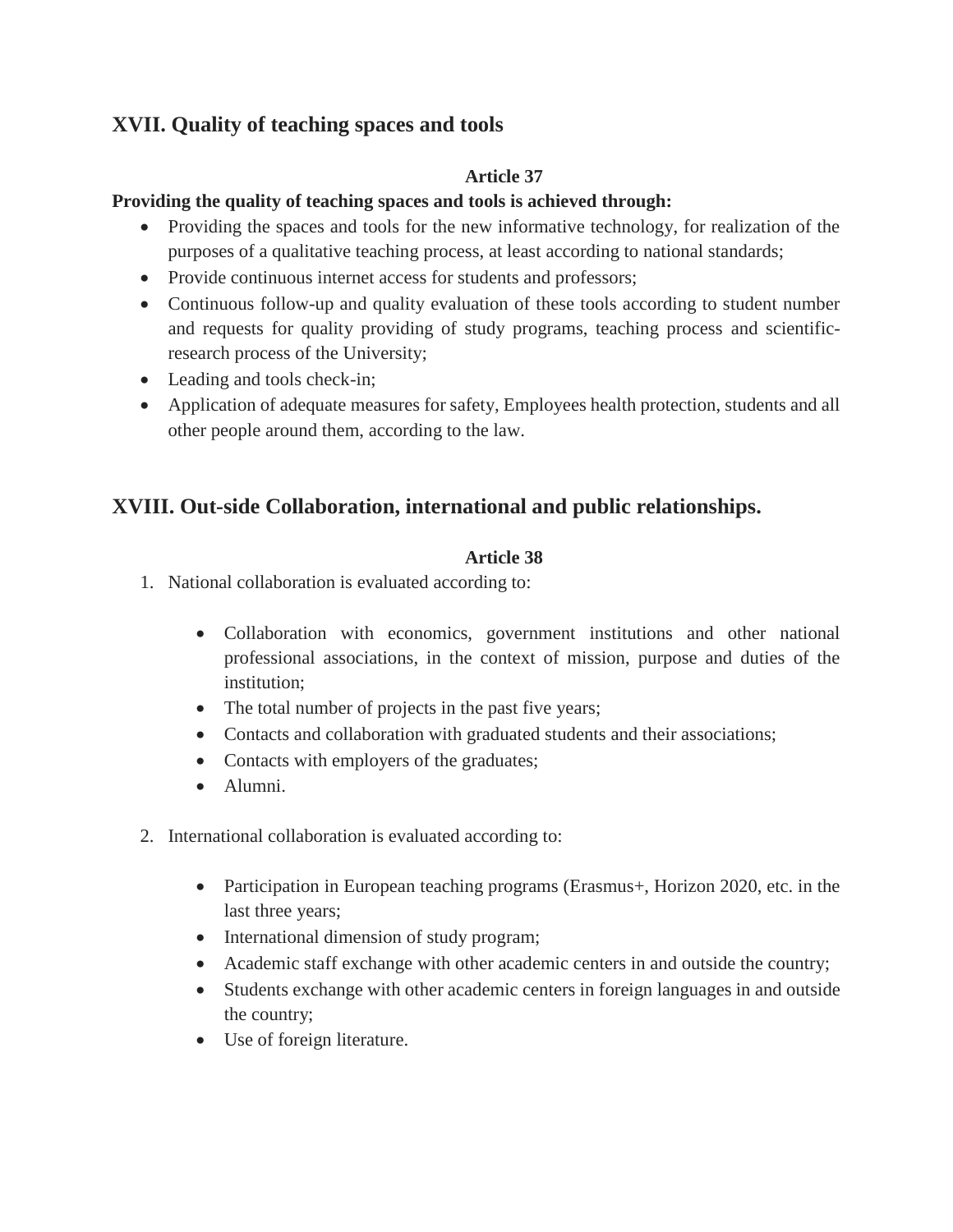- 3. Public relations are evaluated according to:
	- Open days of the University to acknowledge the future students with possibility to study in the University;
	- Collaboration with written and electronic media;
	- Participation in educational fairs.

# **XX. Self-evaluation report**

### **Article 39**

After realization of self-evaluation of the University, by the proposal of Commission for Quality Assurance, the Senate forms the commission for composition of Self-Evaluation Report of the Institution and programs also.

The commission for composition of SER prepares the report which is open and public according to national and international standards of quality assurance.

The SER is composed by guidelines and manuals for their composition determined by Accreditation Agency of Kosovo and is done at least once in three years.

The SER for programs is composed once in three years.

# **XII. Access to Self-Evaluation Report for participants in evaluation**

#### **Article 40**

Self-Evaluation process needs to be in disposal of all members of meetings that will be held during the visit time of the University experts, from Accreditation Agency of Kosovo (AAK), commission for evaluation of the University and its team, and body of evaluation of Higher Education in the Republic of Kosovo or its team.